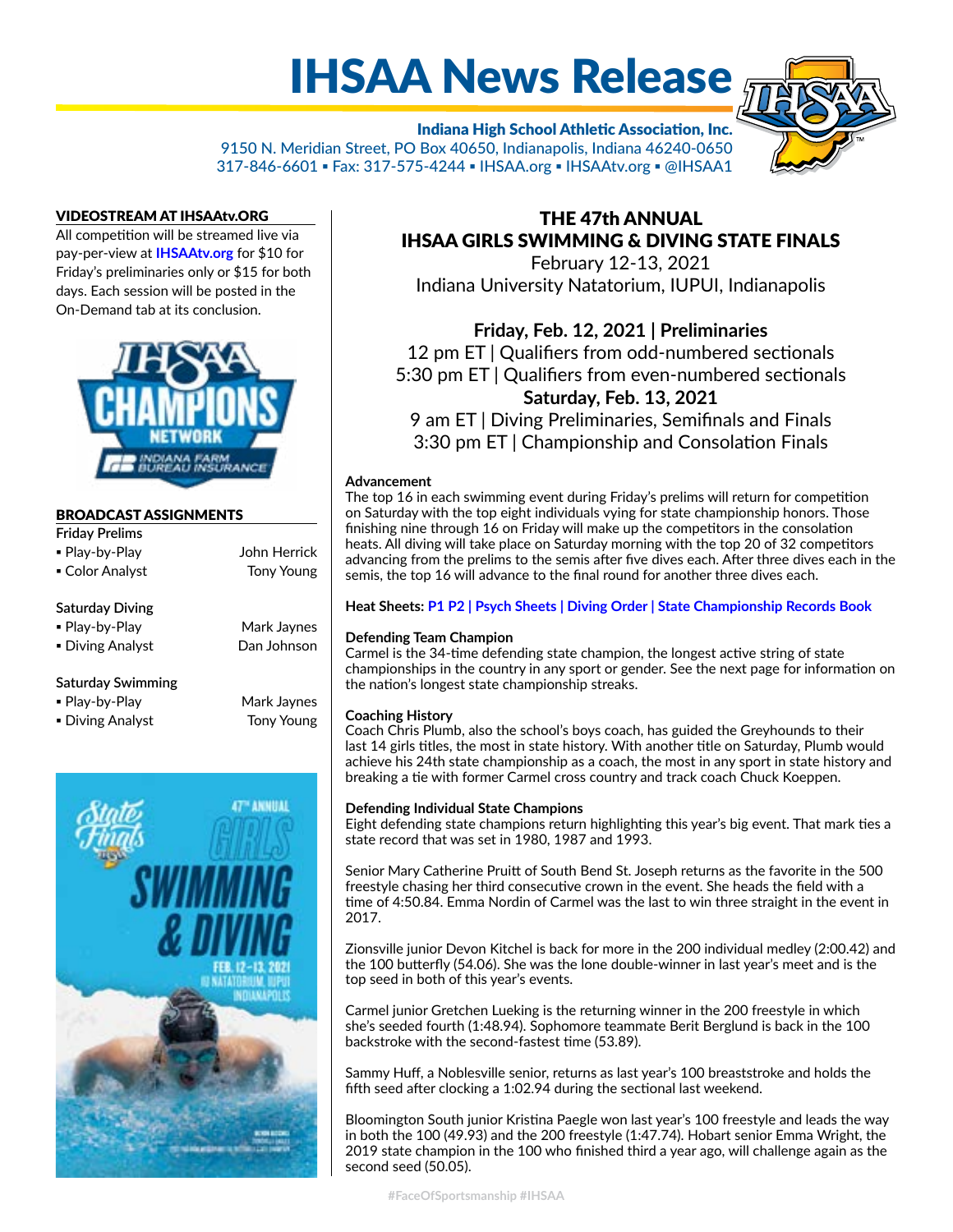# NOTABLES

#### **Top Seeds**

- 200 Medley Relay: Carmel 1:42.40 200 Freestyle: Kristina Paegle (11)
- Bloomington South 1:47.74 200 Individual Medley: Devon Kitchel (11) Zionsville 2:00.42
- 50 Freestyle: Meghan Christman (10) Carmel 22.81
- One Meter Diving: Mia Prusiecki (9) Center Grove 504.25
- 100 Butterfly: Devon Kitchel (11) Zionsville 54.06
- 100 Freestyle: Kristina Paegle (11) Bloomington South 49.93
- 500 Freestyle: Mary Catherine Pruitt (12) South Bend St. Joseph 4:50.84
- 200 Freestyle Relay: Hamilton Southeastern 1:34.34
- 100 Backstroke: Mya DeWitt (11) Carroll (Fort Wayne) 53.87
- 100 Breaststroke: Margaret Love (12) Carmel 1:01.60
- 400 Freestyle Relay: Carmel 3:26.52

## **Defending State Champions in Field (Individual Events)**

- **200 Freestyle:** Gretchen Lueking (11) Carmel
- **200 IM:** Devon Kitchel (11) Zionsville
- **Diving:** Morgan Casey (12) Fishers
- **100 Butterfly:** Devon Kitchel (11) Zionsville
- **100 Freestyle:** Kristina Paegle (11) Bloomington South
- **500 Freestyle:** Mary Catherine Pruitt (12) South Bend St. Joseph (two-time defending state champ)
- **100 Backstroke:** Berit Berglund (10) Carmel
- **100 Breaststroke:** Sammy Huff (12) Noblesville

#### **Other Former State Champions in Field (Individual Events)**

100 Freestyle: Emma Wright (12) Hobart (2019 state champ)

# **State Championships Won by This Year's Participants (Individual and Relay Events)**

- 5: Gretchen Lueking (11) Carmel
- 4: Madelyn Christman (12) Carmel
- 4. Colleen Duffy (12) Carmel
- 3: Berit Berglund (10) Carmel 2: Devon Kitchell (11) Zionsville
- 2: Mary Catherine Pruitt (12) SB St. Joseph
- 1: Morgan Casey (12) Fishers
- 1: Meghan Christman (10) Carmel
- 1: Sammy Huff (12) Noblesville
- 1: Maggie Love (12) Carmel
- 1: Kristina Paegle (11) Bloomington South
- 1: Emma Wright (12) Hobart

# WALTER BENNETT NAMED OUTSTANDING SWIMMING OFFICIAL

Each year, the Indiana High School Athletic Association, in cooperation with the National Federation of Interscholastic Officials Association, recognizes and

honors an outstanding official in each sport during the school year.

**Officials** selected for this distinction have gone above and beyond to serve their association,

community, and the IHSAA. Each have shown exceptional qualities of leadership, dedication, and loyalty to their sport, our student-athletes, and their fellow officials. Walter has been a licensed IHSAA swimming official for 53 years, and during his time with the IHSAA, he has worked 33 boys and girls sectionals, four (4) regionals and two (2) state finals events. He is a member of the North Central Officials Association. Walter is a retired school teacher and swimming coach. He attended Greencastle High School and Indiana State University. He now resides in Walton, Indiana with his wife Ruth Ann. Walter has also been a licensed football official for 53 years and a track official for 45 years.

Walter was selected for this honor by a committee representing the officials associations. In Indiana there are 25 associations made up of men and women who assist in providing wholesome, worthwhile, and healthy activities for the student athletes in our state. Statewide, there are more than 8,000 officials licensed by the IHSAA in 11 sports.

# TOP 10 STATE CHAMPIONSHIP RECORD STREAKS ACROSS THE NATION

*Longest streaks of consecutive state championships, all sports, all states*

## **34: Carmel, Ind., girls swimming, 1986-2020.\***

- 33: Bolles, Jacksonville, FL. boys swimming, 1988-2020.\*
- 32: Mt. Anthony Union, Bennington, VT, wrestling, 1989-2020.\*
- 32: St. Xavier, Louisville, KY, boys swimming, 1989-2020.\*
- 30: Bolles, Jacksonville, FL. girls swimming, 1991-2020.\*
- 29: Punahou, Honolulu, HI, boys swimming, 1958-86.
- 27: Hopi, Keams Canyon, AZ, boys cross country, 1990-2016.
- 27: Pickford, MI, boys track and field, 1952-78.
- 26: Mt. St. Charles Academy, Woonsocket, R.I., boys hockey, 1978-2003.
- 25: Paulsboro, NJ, wrestling, 1983-2007.

\*Active streak. (Source: National Federation of State High School Associations)

## **Last Weekend's Sectional Champions**

Bloomington South, Brownsburg, Carmel, Castle, Chesterton, Concord, Crown Point, Fishers, Floyd Central, Franklin Community, Greenfield-Central, Homestead, Jasper, Jay County, North Central (Indianapolis), Penn, Plainfield, Warsaw, Western Boone, Zionsville.

## **Active Consecutive Sectional**

**Championship Streaks (thru last weekend)** 37: Carmel

- 22: Chesterton
- 16: Zionsville
- 14: North Central (Indianapolis)
- 8: Brownsburg, Greenfield-Central
- 6: Bloomington South, Franklin Community
- 4: Floyd Central, Homestead, Jay County

**Most Consecutive Sectional Championships (thru last weekend)** 37 by Carmel (1984-2021)

# **Top 10 Most Sectional Championships**

**(thru last weekend)** 38: Carmel 35: Columbus North 30: Munster 29: Chesterton 28: Penn 26: Center Grove 25: Zionsville 23: Crawfordsville, Lafayette Jefferson 22: Bloomington South

# **Participation Numbers**

Seventy-nine (79) schools and 522 student-athletes have qualified for this weekend's event. Sectionals began last week with 241 schools and 3,181 participants.